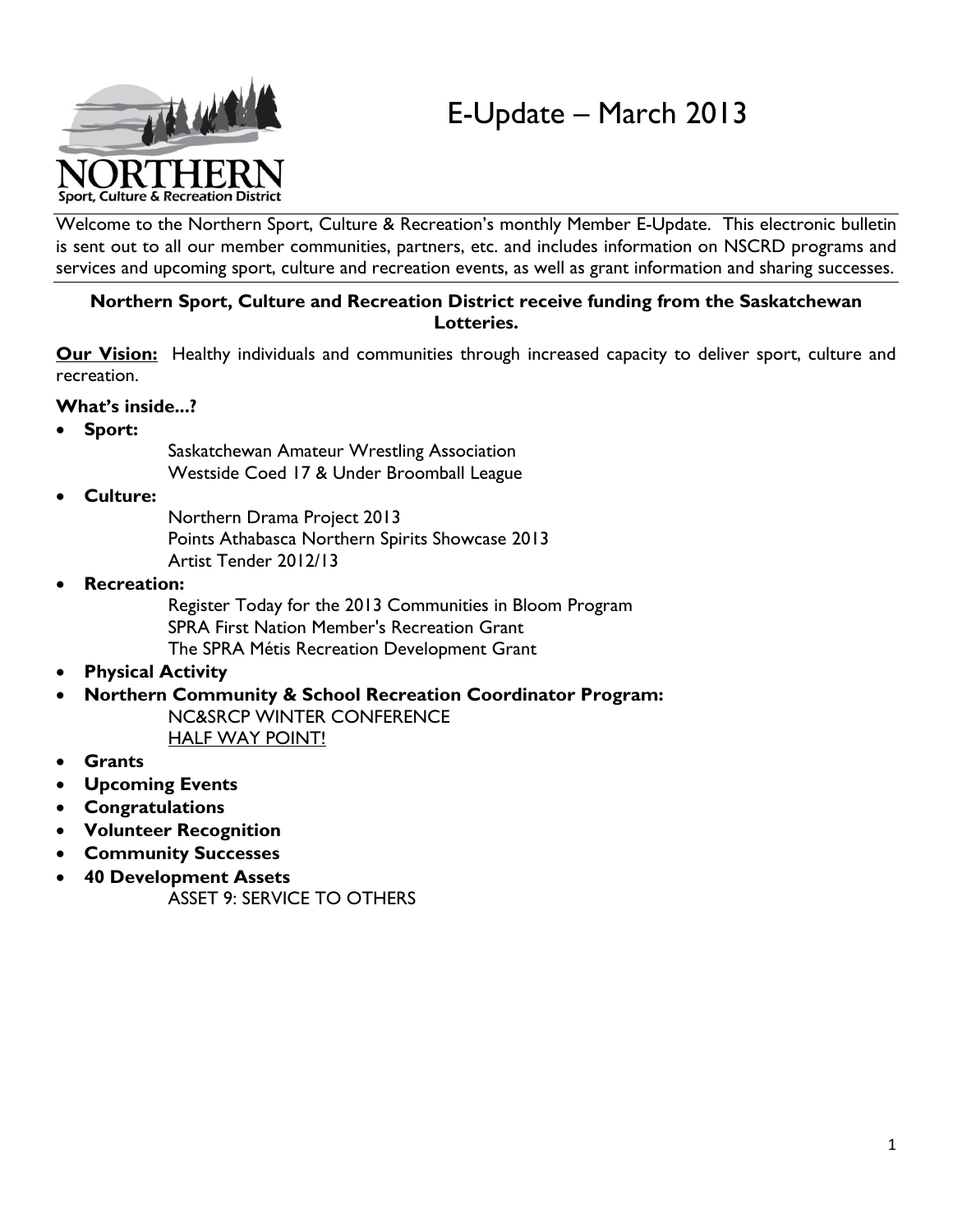**Sport**

# **Saskatchewan Amateur Wrestling Association**

**2013 Freshie – Bantam Provincial Championships -** March 22 – 23, 2013 806 5th St. W. Carpenter High School, Meadow Lake, SK

Eligibility Bantam Athlete (born 1999 – 2000) Pee Wee Athlete (born 2001 – 2002) Novice Athlete (born 2003 – 2004) Freshie Athlete (born 2005 or later)

For schedule of events or more information contact: 510 Cynthia Street, Saskatoon SK S7L 7K7 Phone: (306) 975-0822 Fax: (306) 242-8007 <sk.wrestling@shaw.ca> <www.saskwrestling.com>

# **Westside Coed 17 & Under Broomball League**

The Westside Coed 17 & under Broomball League came to an end this past weekend; the playoffs were hosted by Green Lake on Sunday, March 10, 2013.

There were 7 teams in the league this first year. The teams were from La Loche, Turnor Lake, Buffalo Narrows, Pinehouse, Ile-a-la-Crosse, Canoe Lake and Green Lake.

Pinehouse has won the league champs for 2013!!! Coming in second place was Turnor Lake, and third Green Lake.

# **Culture**

# **5th Annual [Northern Drama Project](http://www.nscrd.com/programss/culture-programs/northern-drama-project.html)**

**Northern Drama Project -** Apr 26-27, 2013 in Ile-a-la-Crosse at the Rossignol High School.

Registration deadline: March 18, 2013

The NSCRD is again partnering with the Saskatchewan Drama Association and six northern communities on the5 thannual Northern Drama Project and Festival from October 2012 – May 2013.

There are six community school drama groups taking place in the Northern Drama Workshops and Festival this year:

- Charlebois Community School in Cumberland House,
- Rossignol High School in Ile-a-la-Crosse,
- Minahik Waskahigan School in Pinehouse and
- Twin Lakes School in Buffalo Narrows.
- St. Pascal Community School in Green Lake and
- Hector Thiboutot Community School in Sandy Bay.

#### **[Points Athabasca Northern Spirits Showcase 2013](http://www.nscrd.com/programss/culture-programs/points-athabasca-northern-spirits-showcase.html)**

**NORTHERN SUPERSTARS - 2013 POINTS ATHABASCA NORTHERN SPIRITS SHOWCASE**  FOR IMMEDIATE RELEASE March 20, 2013

PRINCE ALBERT- SK, On Saturday, February 16, forty youth from Twenty-two northern communities performed at the Northern Spirits Showcase in front of a proud audience of over 400 family, friends,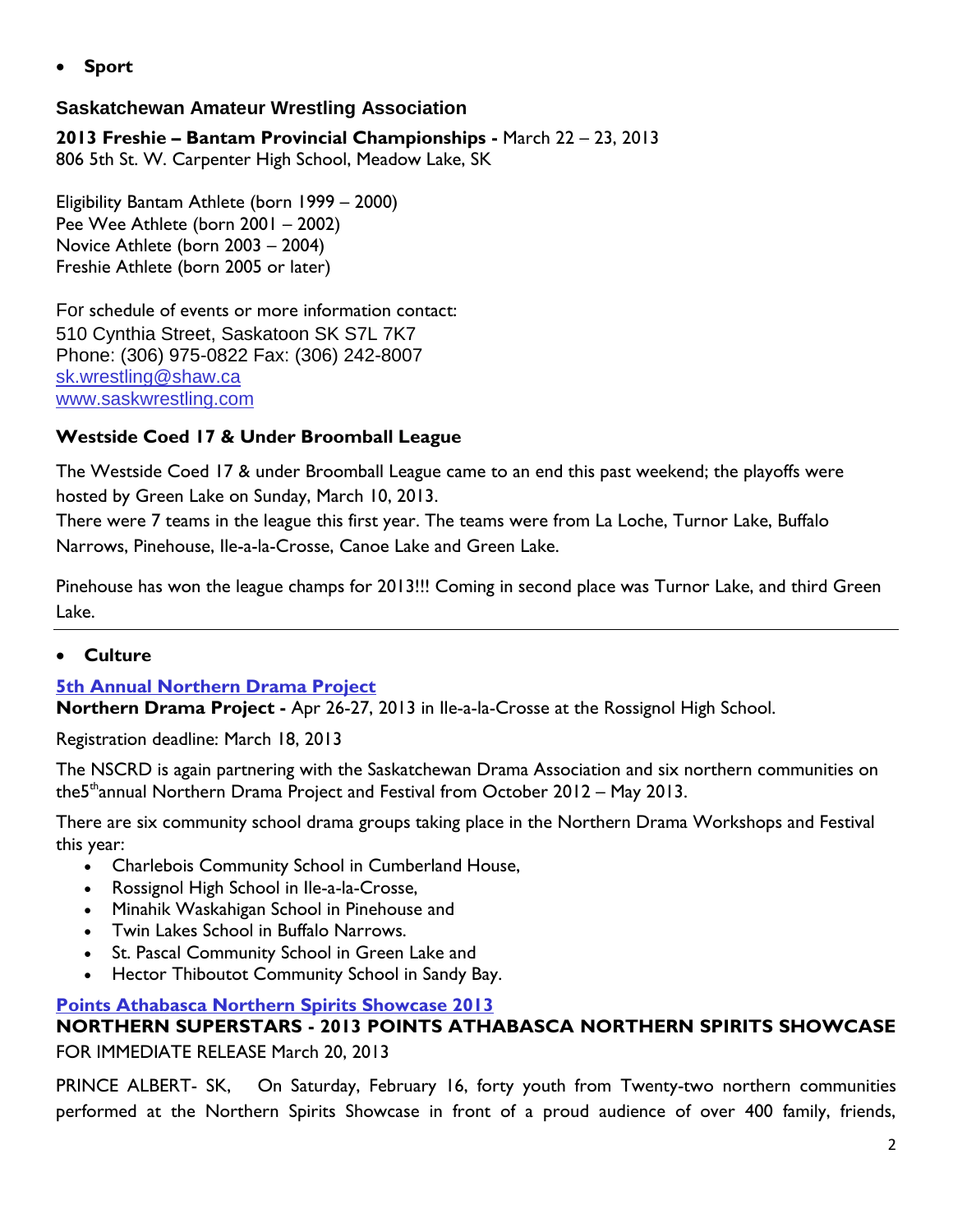supporters, and music enthusiasts. Northern Spirits is music, arts and personal development program for northern youth. [To see more details and a list of participating youth click here.](http://www.nscrd.com/uploads/files/program/24/2013-points-athabasca-northern-spirits-showcase-media-release---mar.20,-2013.pdf)

# **NORTHERN ARTISTS PART OF 2ND NSCRD ART TENDER**

MEDIA RELEASE 20, 2013

Twelve northern artists and craftspeople were part of the 2012-13 art tender by the Northern Sport, Culture and Recreation District (NSCRD). [To view the media release click here.](http://www.nscrd.com/programss/culture-programs/nscrd-arts-and-crafts-tender.html)

#### **Recreation**

#### **Register Today for the 2013** *Communities in Bloom* **Program**

*Registration deadline: April 15, 2013*

Let *Communities in Bloom* build your Community in 2013 by registering today for the 2013 program. [Click here](http://www.spra.sk.ca/news-events/communities-in-bloom/) for more information or contact **Jessica Lynn, Field Consultant** 306-425-3127phone extension 5 or e-mail [jlynn@nscrd.com.](mailto:jlynn@nscrd.com)

#### **SPRA First Nation Member's Recreation Grant**

*Application deadline: April 1, 2013*

The [SPRA First Nation Member's Recreation Grant](http://www.spra.sk.ca/funding/spra-grants/#fn) assists First Nation members to develop recreation opportunities within First Nation communities in Saskatchewan. Up to a maximum of \$2,000 is available to Active members of SPRA.

#### **SPRA Métis Recreation Development Grant**

*Application deadline: April 1, 2013*

[The SPRA Métis Recreation Development Grant](http://www.spra.sk.ca/funding/spra-grants/#metis) program assists Métis members of SPRA to develop recreation programs in their communities. Up to a maximum of \$2,000 is available to Active members of SPRA.

#### **Physical Activity**

#### **Northern Community & School Recreation Coordinator Program**

## **NC&SRCP WINTER CONFERENCE**

The NSCRD hosted the NC&SRCP Winter Conference, March  $6<sup>th</sup>$  and  $7<sup>th</sup>$ , at the Travelodge Hotel in Prince Albert.

Over one-hundred participants attended!!!

- 27 Community & School Recreation Coordinators
- 44 Steering Committee Members, Supervisors and Community Partners
- 27 Representatives from the provincial sport, culture & recreation sector attended to share information about their programs and services available to Northern Saskatchewan communities.
- 7 NSCRD Staff members

#### *Here are some of the things that were said about the 2013 NC&SRCP Winter Conference:*

*"I now have the information to extend to our coordinator and other steering committee members."*

*"I wasn't quite aware of all the amazing programs out there for all ages."*

*"I was able to see what other communities are doing. It gave me some ideas to take home and try."*

*"An opportunity to re-charge and re-affirm why we are doing the things we do."*

*"Got information on some new, creative ways to incorporate sport with elders, gardening with kids, etc. I made tons of notes with people in mind!"*

#### **HALF WAY POINT!**

Just a reminder for all NC&SRCP sites, that you have now passed the half-way point of the 2012-13 Program Year. Here are some things to consider and check off your 'to-do' list as you progress through the second half of the program.

 *Submit mid-term program statistics by March 15, 2013.* This should include data on all programs facilitated from September 1, 2012 to February 28, 2013. Please submit stats templates electronically to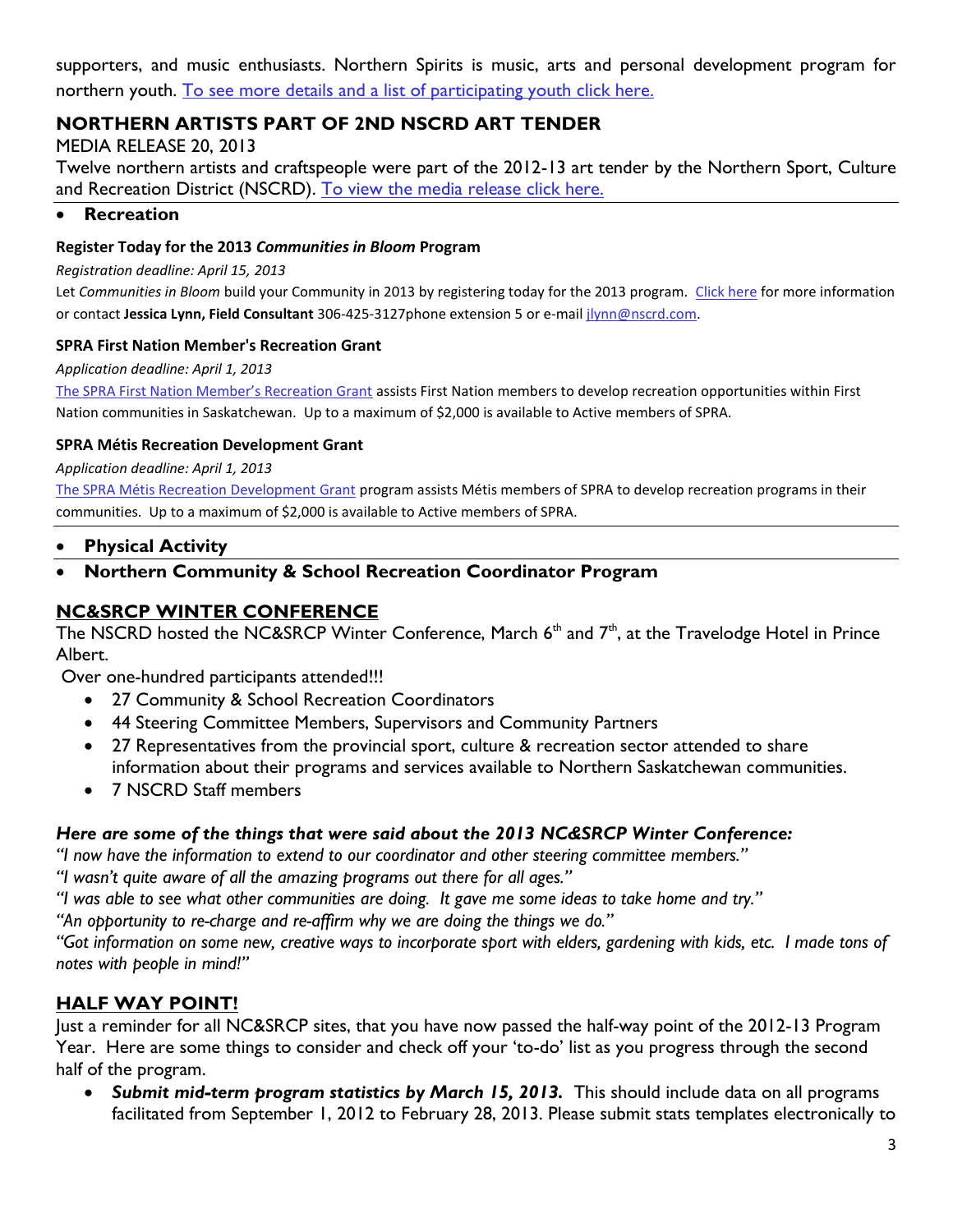your Community Relations Coordinator by the deadline. The data should be totaled and inserted into the right hand columns of your Annual Program Plan Template.

- *Review and evaluate the budget.* Now is a great time to pull out the budget, review what has been spent to-date and see if you are on target to expending the full amount by August 31, 2013. This is especially important for those communities who have experienced a change in CSRC, as salary budgets may have changed.
- *Submit Steering Committee Activity Forms.* Steering committees are required to meet regularly in order to feel confident that the programs delivered by the CSRC are in line with community needs and that the budget is being expended as planned. Submission of the Steering Committee Activity Forms helps us to track progress and assist in development of the program where needed.
- *Invite a Community Relations Coordinator (CRC) to your next Steering Committee Meeting.* NSCRD Staff are available to attend your meetings to provide support and information on upcoming events, programs and training opportunities.
- **Grants**

[To view Grants in Northern Saskatchewan click here.](http://www.nscrd.com/news/northern-news.html) 

**Upcoming Events** 

[Click here to view electronic calendar of events.](http://www.nscrd.com/calendar/calendar-grants.html)

- **Congratulations to:**
	- The three recipients of the 2012 "**Northern Spirits Scholarship Program**" , **Ryan Desjarlais** (Ile-a-la-Crosse), **Shantelle St. Pierre** (Wollaston Lake) and **Allenna Sha'Oulle** (Wollaston Lake).
	- **Voices of the North** 2013 show had 7 past Northern Spirits members in it! **Bernadette Wolfe, Janelle George, Dakota Favel, Tristan Randhile, Megan Cook, Nick Gardiner and Dan Lee Misponas**. These kids are emerging as great artists, great people!
	- All **Saskaloppet 2013** participants!
	- **\*** Alwyne Piche honored as the 2013 Canadian Collegiate Athletic Conference Men's Volleyball [Player](http://www.fortmcmurraytoday.com/2013/03/06/piche-named-canadian-mvp) of the Year.
- **Volunteer Recognition**
- **Community Successes:**
	- The **2013 Northern Saskatchewan Sport, Culture & Recreation Festival** hosted in February by the communities of **La Ronge**, **Air Ronge** and **Lac La Ronge First Nation** has been a huge success. Please be patient for future e-updates regarding festival highlights.
	- The Community of **Creighton** has won an award and has been picked in the province to do a video that CTV/CBC has already produced and to be airing soon. The Award was for "Random Acts of Kindness" and it will be used across Saskatchewan to promote Asset Building and the 40 Developmental Assets.
- **40 Development Assets**

# **ASSET 9: SERVICE TO OTHERS**

# **By helping others, young people learn to help themselves:**

To many young people, the world is small. It's made up of their school, home, and neighborhood. They may assume all schools are like their school. And, when they're very young, they may think the world revolves around them. But when young people start to reach out and help others, their world grows and so does their confidence. In fact, many young people report that when they give of their time and energy, they receive much in return. Serving others can help kids feel good about themselves and that they can make a difference in the